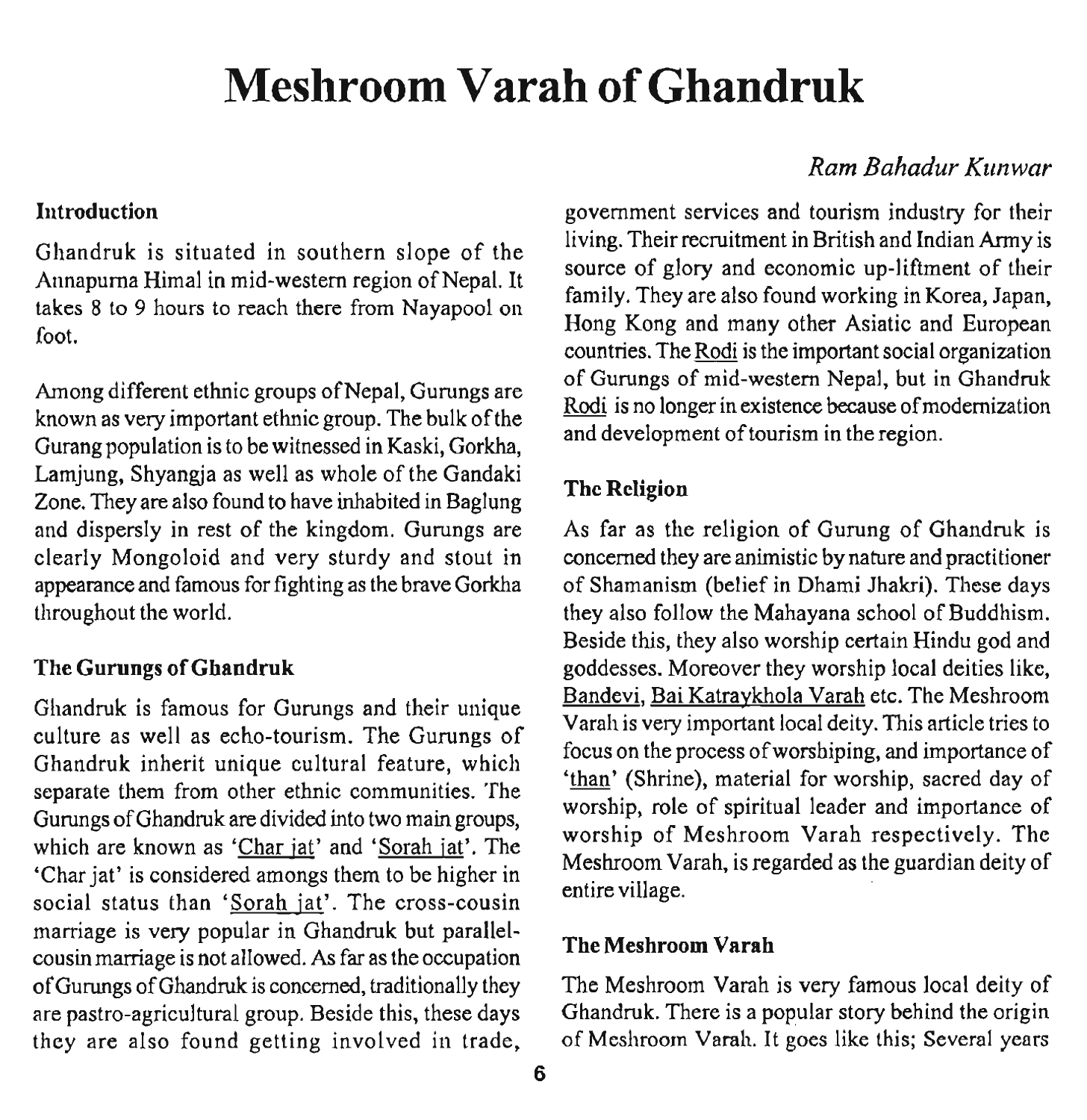back, there was a holy man in that village who was famous among people for his kind-hearted nature. After his death his soul could not get into rest because of  $\frac{m}{\text{some}}$  mistake, commited by him during his lifetime. It is probably the cause, his soul started wandering around the village and began troubling the people and cattle.  $O<sub>0</sub>$  day when the spiritual leaders of the village chanting the mantras to find out the cause of tormenting people, they came to know that the soul of holy man  $\frac{1}{x}$  was the cause. When the spiritual leader (jlakri) revealed the secret before the people they decided to erect a small 'Than' shrine to make his soul reside and offer goods according to his wish one day in the year on one auspicious day. So, it is said the worship of Meshroom Varah started from that day and the people ofGhandruk follow this tradition up to now.

#### **The 'Than' of Meshroom Varah**

There is a small shrine of Meshroom Varah situated little far from the proper Ghandruk village under big a tree. It is reported that the 'Than' is shifted by the inhabitants of Ghandruk because the original 'Than' of Meshroom Varah was far from the present one. When I myself got an opportunity to ask about the shifting of the 'Than' from its original place, the local people reported that they had shifted to their convenient location to pay homage to their professed deity. Similarly, it was not possible for them to reach the original place often and easily where the original 'Than' was located and it was surrounded by thick cane forest. In the name of that cane Varah is named as Meshroom Varah. It was the reason reported why they shifted their holy deity from its original place. But the retired exarmy Kajiman Gurang said that there is a peculiar story behind the task of shifting of the 'Than'. According to him many years ago, everybody in the village including women were allowed to visit the 'Than'. It is said that Meshroom Varah provided them with necessary utensil for cooking on condition of returning them again. One day, it so happened that one women chanced to steal the 'poniyo' from that heap of utensil and took it to her home. From that day on, Meshroom Varah got enraged with the inhabitant and refused to provide them with necessary utensil as before. When it so happened the people of the village decided to shift the 'Than' of Meshroom Varah because, it was not possible for them to carry the utensils from their houses to the 'Than'.

That was the reason reported by Kajiman Gurung to construct the 'Than' of Meshroom Varah near their village. Keeping this fact in mind, they decided to shift the 'Than' with in the reach of their village.

There is a small 'Than' of Meshroom Varah in proper Ghandruk village that is situated on the top of village. It takes an hour to reach there from proper Ghandruk village. The 'Than' is surrounded by a small wall that can be jumped. There is a small entrance to inter the 'Than' towards the east direction. The 'Than' looks like a shade which is covered with stone and there is a big round polished stone inside the 'Than' which is worshiped by the people as Meshroom Varah and they offer the blood of male goats while they perform the prayer. It is reported that sheep is preferable for sacrifice. There are more than hundred bells, hanging on the supporting wood of the Than. The bells are reported to have been donated by different devotees to acquire special boon from Meshroom Varah. Moreover there are bundles of colorful flags made of clothes hanging on the branches of big tree and there are many 'Kalasa' also made of copper which were reported to have been donated by different people in the time of worship. It added extra attraction to the 'Than' premises. The 'Than' is surrounded by a forest and they have a water reservoir near the 'Than' to supply the water to the villagers during the period of worship.

#### **Sacred day of worship**

The Meshroom Varah is worshiped on sacred days which are all Tuesdays of the Nepali months of Chaitra and Baishak. It is a common practice to offer the deity at least one sheep or male goats accompanying with ten bread made of rice flour from each household. Every household paint their house with the mixture of red clay (lateritic soil) and cow dung and the person participating in the worship of deity has to take bath and wear new and dress on this occasion. On this day ploughing of land is not done and religious authority also prohibits ploughing land on this day and people do not start long journey as well. Then whole the villagers gather in the shrine of Meshroom Varah. On the presence of the people of the village the spiritual leader begin chanting mantra and offer homage which brings goodness and opulence to the whole village of Ghandruk.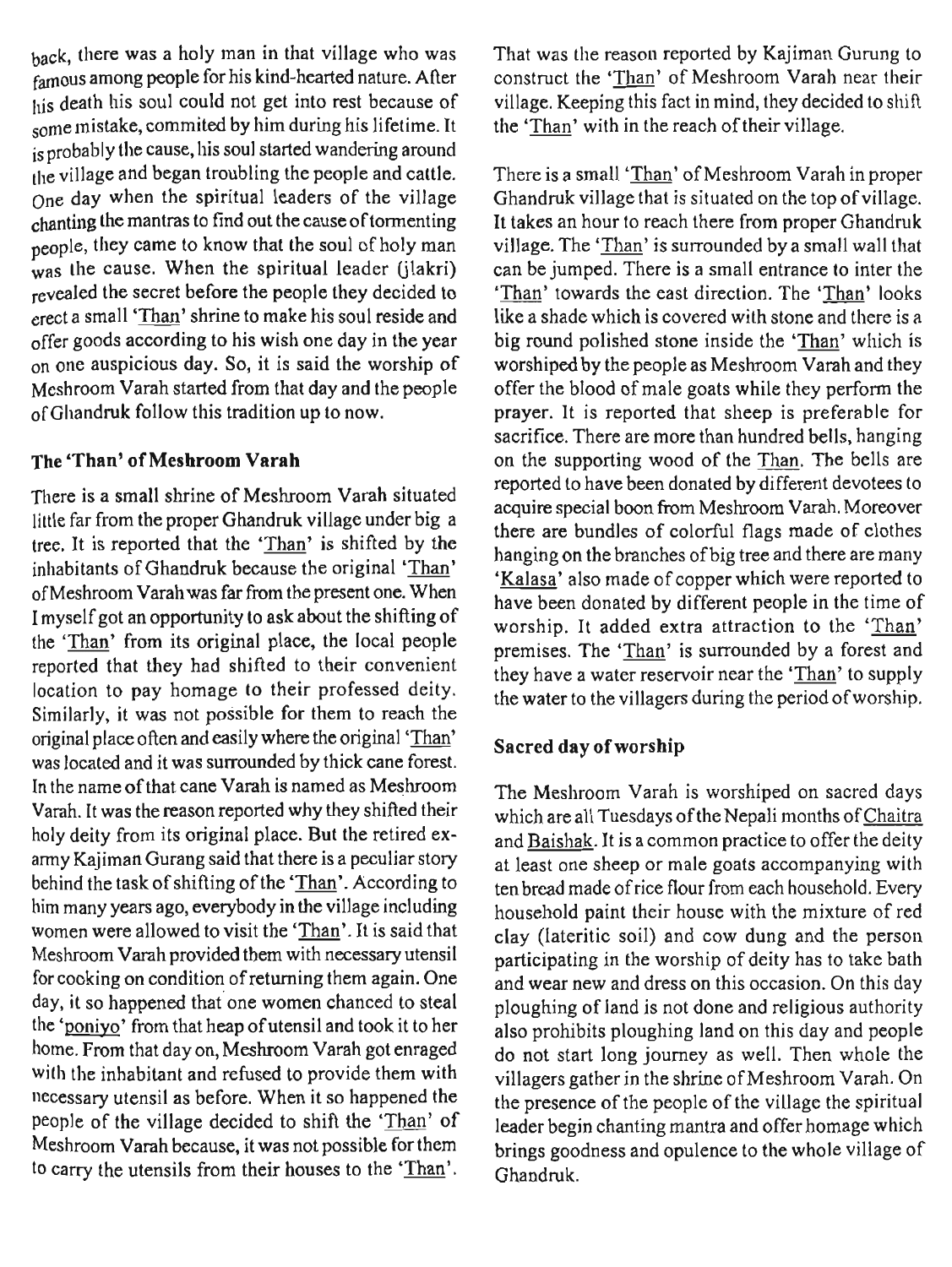#### **Material for worship**

The engrident material of worship comprises of pitcher full of water, rice flour, rice grain, copper lamp, flower especially pati (a local name for brownish nonblooming flower), cow-dung, cow ghee, cow milk, red vermillion, little denomination of money and colorful flags made of cloth. All these components are compulsory without which the process of worship is not observed.

### **Role of spiritual leader (Jhankri)**

The spiritual leader of all the villagers conducts the task of worship in a systematic and careful way. If they do not follow the process properly, it is believed that the deity gets angry and brings misfortune to the whole villagers, followed by calamities like, landslide, snowfall, drought, starvation and the like. The spiritual leader, for this reason should be very careful, alert and industrious during the process of worship of the God.

When all the essential components are properly arranged then only the spiritual leader starts murmuring sacred mantras to propitiate the Varah. Taking considerably long time in his process of worship then after comes the process of sacrifice of sheep and male goats. The spiritual leader himself with long swords sacrifices them. After offering portion of the blood of the goats and sheep on the stone, remaining blood is collected into the big vessel. After slaughtering the animals the Jhakri takes out seven piece of meat from each of the sacrificed animals from inside the body. The pieces included blood, liver, heart, lungs and kidney. These pieces, in turn, are pierced into a bamboo stick. Then after those organs is cooked in a big vessel and eaten with great Charm like picnic. The breads are distributed to the whole mass of people. The little residue of which is carried home for their family members. The women are not allowed to enter into that particular spot because they are supposed to be filthy, unclean or 'maila' (filthy in Gurung language). Once the worship is completed the spiritual leader carries few bread and head of all sacrificed goat and sheep. After all the process of worship is observed and goats are sacrificed, the people return to their respective houses with the body of sacrificed goat and sheep as prasad of that deity. The prasad is distributed among

every neighbour and their relatives. After these all performance are done the households take their meals. This is the good example of good social relationship andunderstanding among them which is unique custom in Ghandruk.

The worship of Meshroom Varah is also conducted by the village in a community level with the help of village development committee. Whole the expense is bourned by the VDC. On this occasion only one sheep or male goats are sacrificed by the spiritual leader (Jhakri) which is known as the share of whole villager. It is also a good instance of harmony and good interrelationship among them.

#### **Importance of Meshroom Barah**

The people of Ghandruk have great faith on Meshroom Varah. It is believed that Meshroom Varah controls every activities of Gurung of Ghandruk, save the villagers from various type of catastrophes. It is even believed that Meshroom Barah brings suitable environment for agricultural activities as well as shifting the 'gotha' of the farmer from one place to another. Moreover, it is believed that Meshroom Varah saves the people abroad who went to earn money and other activities to gain social status as well as economic prosperity. People recruited in army abroad and in house have great faith on Meshroom Varah because they believe that Meshroom Varah saves their life during the time of war and conflicts. The ex-army personnel Kajiman Gurung claims that when he was in the battle fields his troops were captured by Pakistani armies. He suddenly prayed Meshroom Varah for his life and promised to offer a big bell, if he is rescued from the fence of Pakistani soldier. With wonder, he immediately was able to overcome the fence of enemy. When I asked about this incident he stressed that it was Meshroom Varah who freed him from the fence of Pakistani troops. Every year many people who remained away from this village are reported to go home either in Pokhara or Kathmandu to pay homage to Meshroom Varah with various type of offering. So there is no wonder to believe that the Meshroom Varah is the tutelary deity of Gurungs of Ghandruk.

There is also a common belief among the people that if Meshroom Varah annoyed it may bring misfortune in the peaceful living by creating many calamities like, landslide, drought, snowfall, floods, starvation etc. It